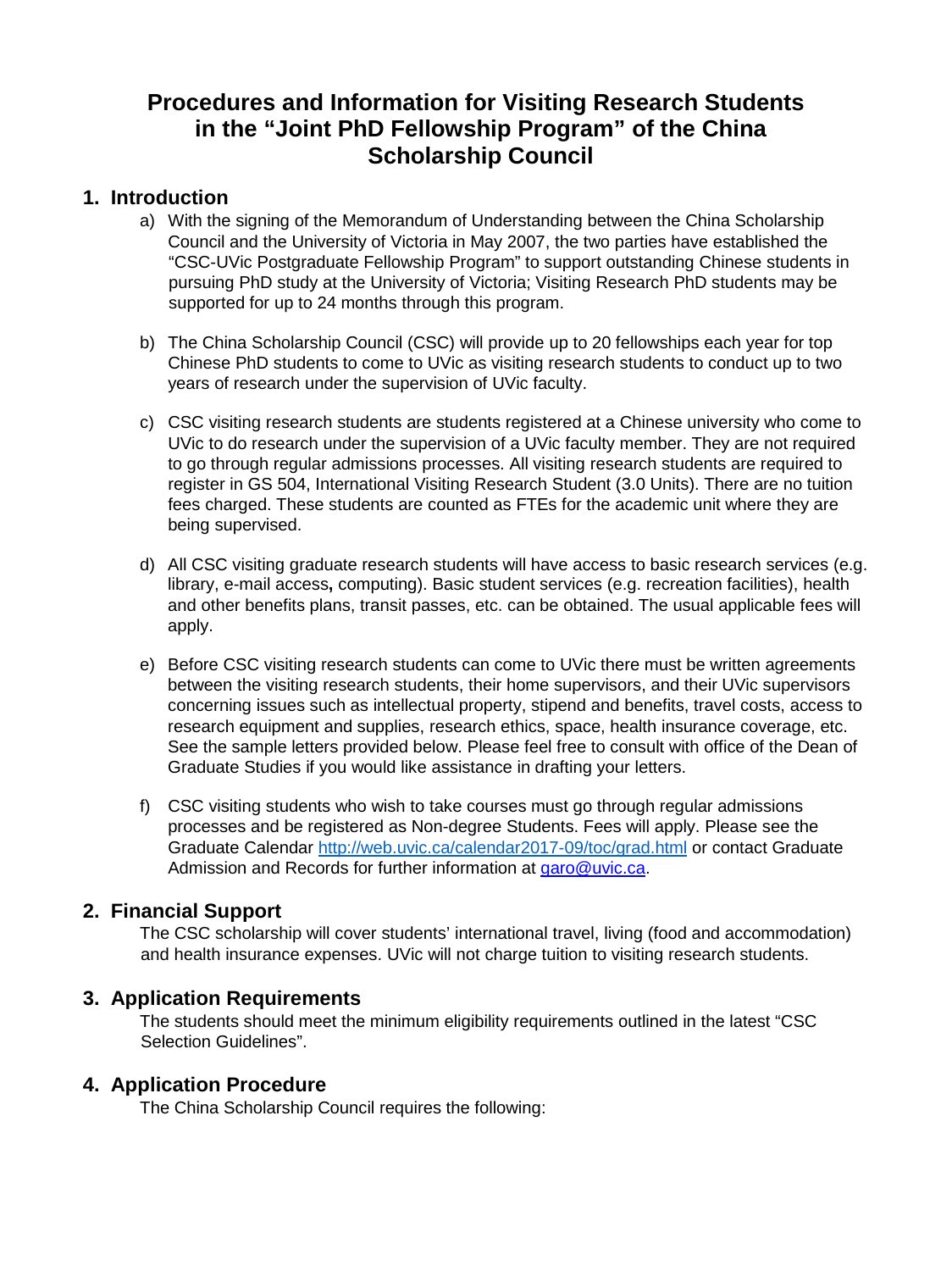- a) A well-defined research plan jointly developed by the collaborating PhD supervisors at UVic and those at one of the top Chinese universities. The research must be in one of the priority areas identified by the CSC (See following list of priority areas).
- b) Students must be excellent PhD students enrolled in one of the top Chinese universities and nominated by their home universities in China.
- c) A formal letter outlining conditions for the visit must be signed by the students, the supervisors and the head of the UVic academic unit. Students must obtain a formal Letter of Invitation from the UVic co-supervisor in early December and the formal Letter of Acceptance from UVic by February 20. (See sample letters below).
- d) With the permission from their home institutions, the students shall register online at [http://apply.csc.edu.cn](http://apply.csc.edu.cn/) and submit application documents between February 20 and March 20 for CSC funding.
- e) Students from "985 Project" or "211 Project" universities in China must submit their applications directly to their home universities. Students from other institutions must submit their applications to CSC authorized organizations. See the CSC website for more information [http://www.csc.edu.cn/en/.](http://www.csc.edu.cn/en/)
- f) The universities and the CSC authorized organizations will accept applications, answer enquiries, check application documents, and submit the documents to CSC before March 20. CSC does not directly accept individual applications.
- g) The students shall refer to the latest "CSC Selection Guidelines" to prepare application documents.

### **5. Assessment and Selection**

The CSC will publish the first-round competition results in May each year. The CSC may accept applications for the second-round competitions.

### **6. Administrative Requirements**

- a) Students should present their Foreign Language Credential and UVic's Letter of Acceptance, obtain a Letter of Permission from their home institutions, and then go to the Chinese Ministry of Education Studying Abroad Service Centre to complete the rest of the procedure.
- b) Students approved by the CSC must sign an agreement with CSC, notarize the agreement, and pay the required deposit before leaving China.
- c) CSC Fellowship holders must present UVic's Letter of Acceptance and the CSC fellowship approval to the Canadian Embassy in China in order to apply for a student visa. For more information please see [http://www.cic.gc.ca/EnGLIsh/study/study.asp.](http://www.cic.gc.ca/EnGLIsh/study/study.asp)

## **7. CSC Contact**

Name: Mr. Renfeng Wang Phone: +86-10-66093950 Fax; +86-10-66093945 Email: rfwang@csc.edu.cn d Address: Level 13, Building A3, No. 9 Chegongzhuang Avenue, Beijing, 100044, China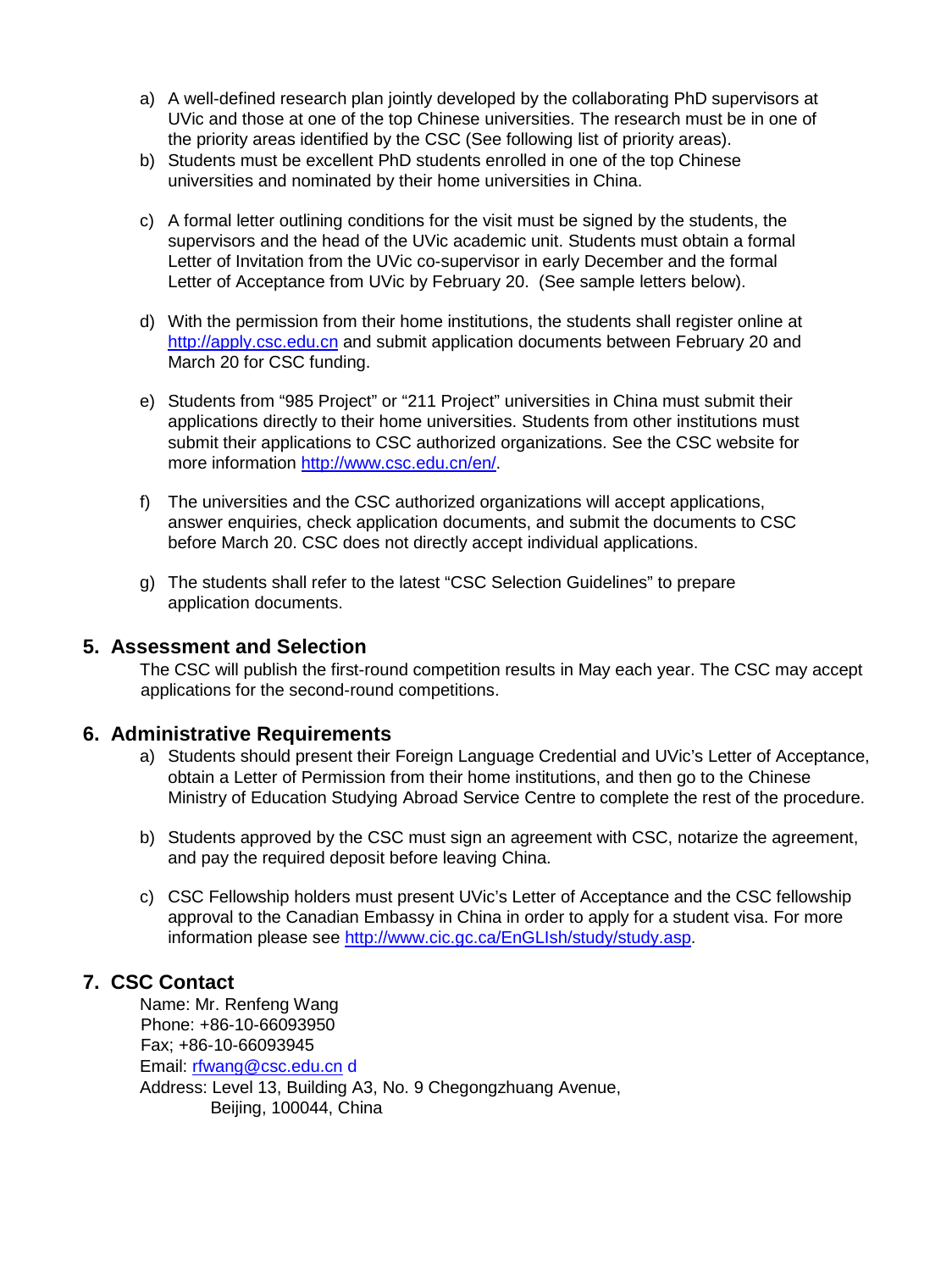# **8. Key Dates**

| <b>Activity</b>                         | <b>Date</b>           |
|-----------------------------------------|-----------------------|
| <b>Students contact UVic's</b>          | October - November    |
| professors/researchers and prepare      |                       |
| application documents.                  |                       |
| Students receive the first Letter of    | <b>Early December</b> |
| Interest/Invitation from UVic's         |                       |
| professors/researchers.                 |                       |
| Visiting research student's letters are | By December 15        |
| signed by all parties.                  |                       |
| Students receive the                    | By February 20        |
| formal/unconditional Letter of          |                       |
| Acceptance from UVic.                   |                       |
| Students obtain approval from home      | By March 20           |
| institutions and submit online          |                       |
| application to CSC.                     |                       |
| CSC organizes experts to review         | March - May           |
| applications.                           |                       |
| CSC announces recipients of the         | May                   |
| firstround competition of the CSC-      |                       |
| <b>UVic Postgraduate Fellowship</b>     |                       |
| Program.                                |                       |
| CSC may accept applications for the     |                       |
| second-round competition.               |                       |
|                                         |                       |
| Selected students shall inform UVic     |                       |
| Graduate Admissions once they get       |                       |
| confirmation from CSC, and must be      |                       |
| registered in GS504.                    |                       |
| Students complete the administrative    | By August             |
| process set by CSC in China.            |                       |
| Students come to UVic.                  | September             |

Note:

Similar procedure for students coming to UVic other than in September.

Chinese version is available on CSC's website:

<http://www.csc.edu.cn/Chuguo/bd5e7f2dd33e4eca867c0a8d55a77c30.shtml>

## **9. Terms of Letters of Agreement**

Although the details of letters are expected to vary (see samples) it is expected that the following topics and information will be included:

- Use formal UVic Letterhead
- Addressed to supervisor of visiting research student
- Name of visiting research student
- Visiting student's area of study
- Visiting student's home department and institution
- Visiting student's home supervisor
- Visiting student's home supervisor's department and institution
- UVic supervisor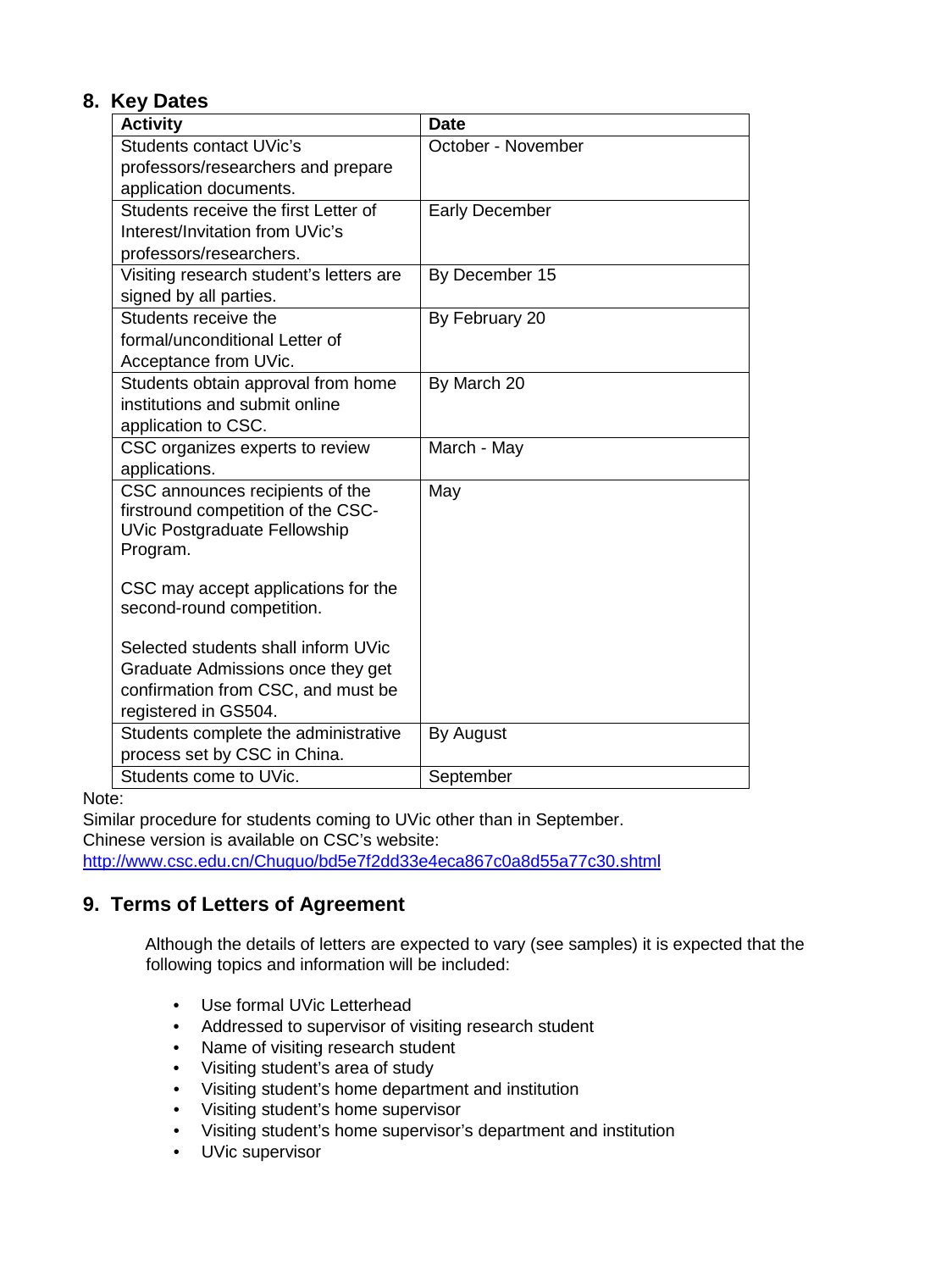- UVic supervisor's department
- UVic supervisor's chair/head of department
- Dates of visit<br>• Purpose of visit
- Purpose of visit<br>• Arrangements fo
- Arrangements for supervision during visit
- Specifics of research resources: equipment, space, supplies, etc.
- Specific financial arrangements: stipend, travel costs, research expenses, etc
- Note that intellectual property is subject to UVic policy and provide URL
- research ethics approvals are required at UVic and provide relevant URL(s)
- Note that health care coverage is required is a responsibility of the student
- Other documents may be attached if required
- Names and signatures of UVic supervisor, UVic head of academic unit, home supervisor, visiting research student.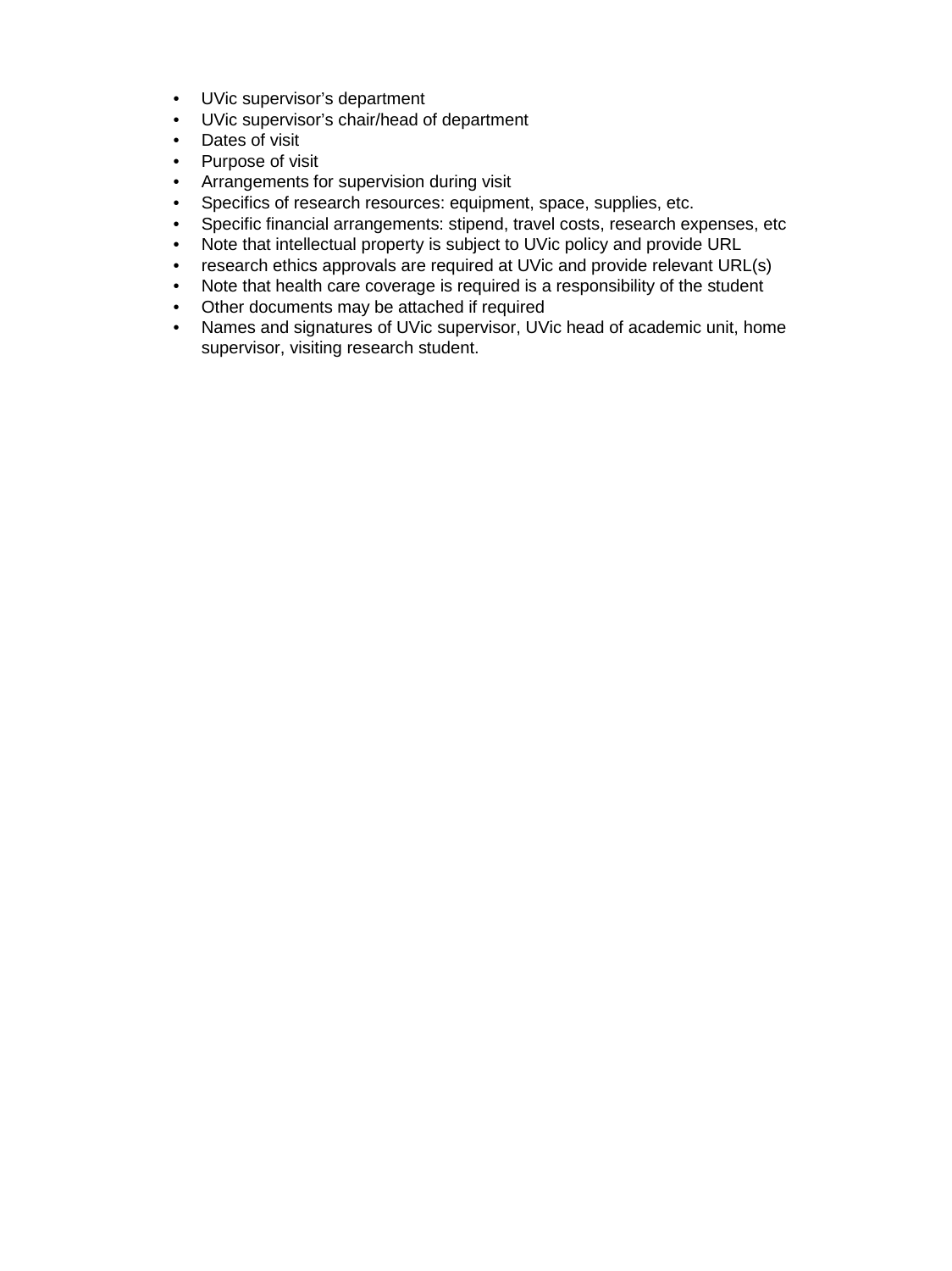#### **Sample Letter 1.**

Dr. A. Jones Department of Chemistry University of Southern Somewhere

Dear Dr. Jones,

This confirms the arrangements for the visit of Ms. B. Smith from October 1<sup>st</sup> to November 30<sup>th</sup>, 2010. I will serve as her temporary supervisor while she is working on her doctoral research in my lab.

She will receive training from our technician in the use of the equipment she requires. I understand that she is bringing her own samples, and will not be participating in my research group's experiments. We will not be paying any of her stipend or travel costs, but the costs of equipment time will be provided free of charge. In addition, she will have access to a lab bench with high speed internet connections. I understand that you will cover lab supplies and that we should bill you directly for this.

Please ensure that the required ethics forms [\(http://www.research.uvic.ca/ethics/index.html\)](http://www.research.uvic.ca/ethics/index.html) are completed and submitted as soon as possible. Please note that a UVic Netlink I.D. is required to access these forms on the Research web page. Ms. Smith will not be able to commence her work covered by these applications until approval has been granted. Adjudications of ethics applications typically take approximately six weeks to complete.

Please ensure that Ms. Smith is aware of the requirement that she is responsible for maintaining her own extended health insurance coverage while she is at the University of Victoria.

Ms. Smith has been advised about the University of Victoria's intellectual property policy [\(http://www.uvic.ca/shared/shared\\_usec/docs/policies/GV0215\\_1180\\_.pdf](http://www.uvic.ca/shared/shared_usec/docs/policies/GV0215_1180_.pdf)[\)](http://www.uvic.ca/shared/shared_usec/docs/policies/GV0215_1180_.pdf) and the bearing that it may have on her research.

I will meet on a weekly basis with Ms. Smith to ensure that her research is progressing smoothly while she is here.

Signature of UVic supervisor Printed name

Signature of visiting research student Printed name

Signature of head of UVic academic unit Printed name

cc: Graduate Dean of Home University We agree to these provisions

Signature of home supervisor Printed name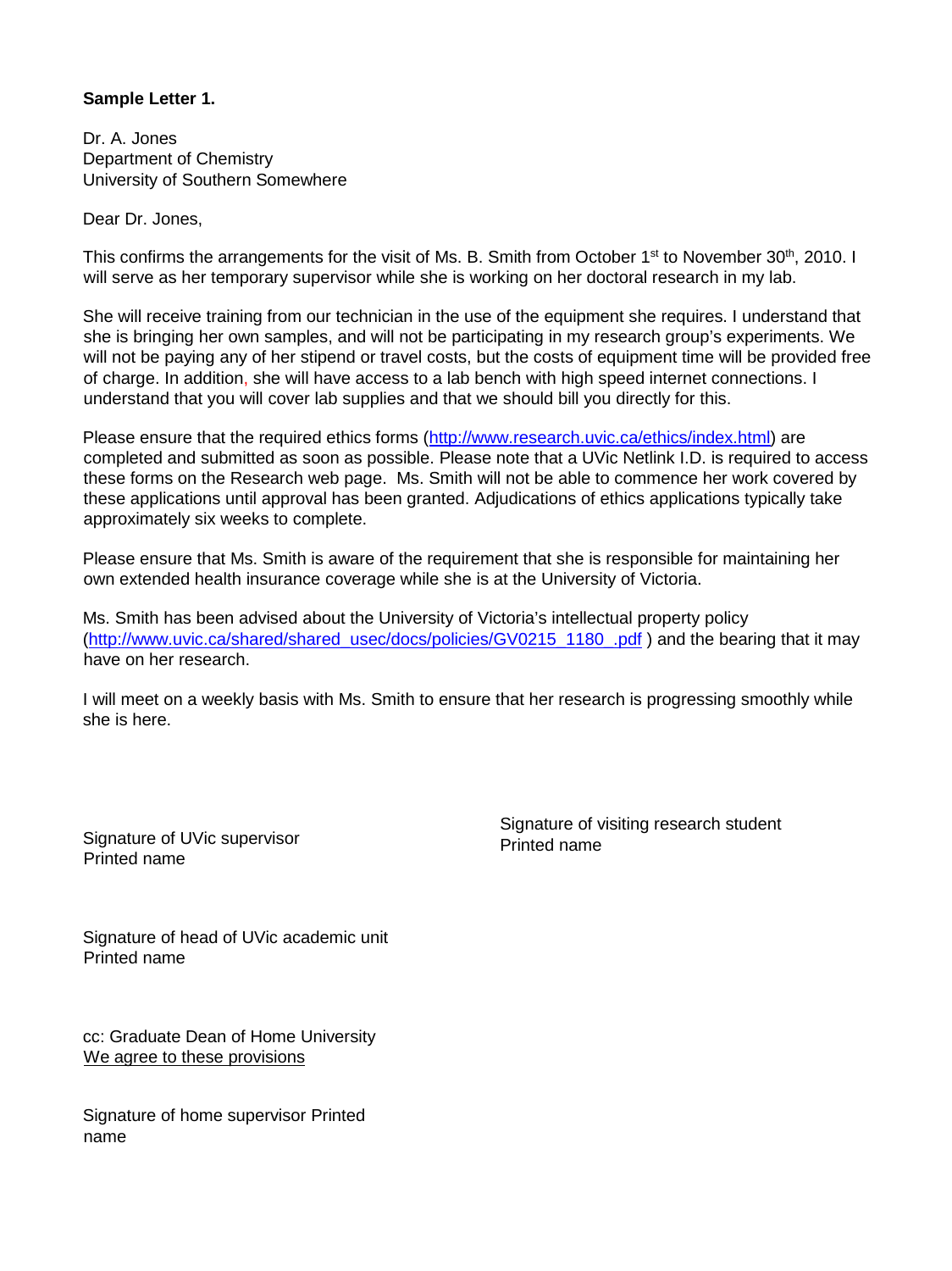### **Sample Letter 2.**

Dr. A. Jones Department of History University of Eastern Somewhere

Dear Dr. Jones,

This confirms the arrangements for the visit of Ms. B. Smith from October  $1<sup>st</sup>$  to November 30<sup>th</sup>, 2010. I will serve as her temporary supervisor while she is working on the archive of A Famous Canadian.

Please ensure that she has contacted our Librarian about access to the collection.

The Department of History cannot provide office space, but it may be possible to find some temporary space in the Library. You had asked about access to housing. Our residence does have space for visiting students. Please contact them directly to book a room.

Please ensure that the required ethics forms [\(http://www.research.uvic.ca/ethics/index.html\)](http://www.research.uvic.ca/ethics/index.html) are completed and submitted as soon as possible. Please note that a UVic Netlink I.D. is required to access these forms on the Research web page. Ms. Smith will not be able to commence her work covered by these applications until approval has been granted. Adjudications of ethics applications typically take approximately six weeks to complete.

Please ensure that Ms. Smith is aware of the requirement that she is responsible for maintaining her own extended health insurance coverage while she is at the University of Victoria.

Ms. Smith has been advised about the University of Victoria's intellectual property policy [\(http://www.uvic.ca/shared/shared\\_usec/docs/policies/GV0215\\_1180\\_.pdf\)](http://www.uvic.ca/shared/shared_usec/docs/policies/GV0215_1180_.pdf) and the bearing that it may have on her research.

I will meet every two weeks with Ms. Smith to ensure that her research is progressing smoothly while she is here.

> cc: Graduate Dean of Home University We agree to these provisions

Signature of UVic supervisor Printed name

Signature of home supervisor Printed name

Signature of head of UVic academic unit Printed name

Signature of visiting research student Printed name